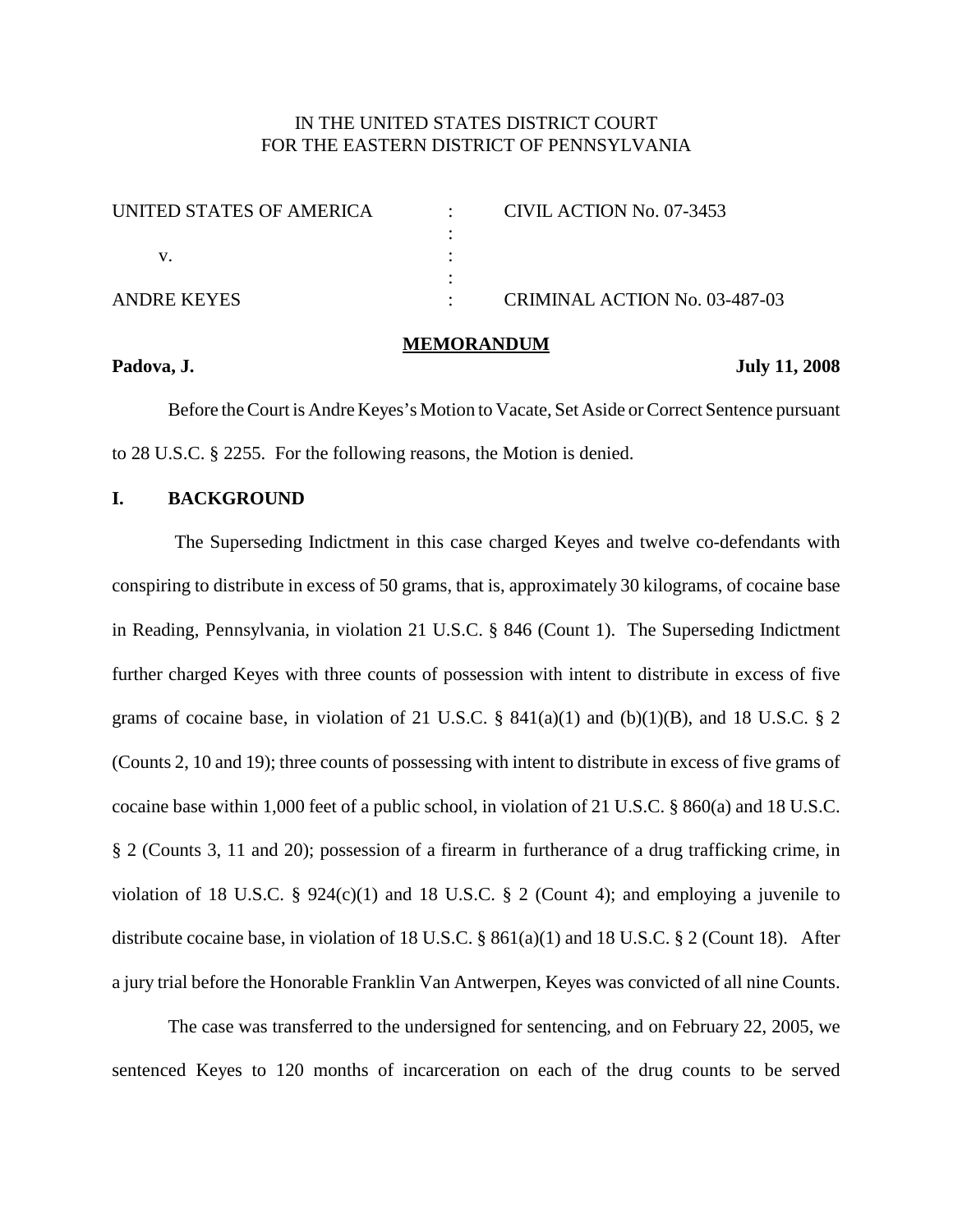consecutively, and 60 months of imprisonment to be served consecutively on the firearm count, for a total sentence of 180 months imprisonment. Keyes was also sentenced to eight years of supervised release, a \$1,000 fine, and a \$600 special assessment.

Keyes appealed to the United States Court of Appeals for the Third Circuit, arguing that the evidence at trial wasinsufficient to prove beyond a reasonable doubt that he was guilty of conspiracy to distribute cocaine base, and that the district court improperly allowed the Government to "reopen" its case and introduce a lab report that had never been shared with defense counsel. The Third Circuit rejected these claims, and affirmed his conviction on January 17, 2007. See United States v. Keyes, 214 Fed. Appx. 145 (3d Cir. 2007). Keyes subsequently filed a petition for writ of certiorari, which the Supreme Court denied on May 14, 2007. Keyes v. United States, 127 S. Ct. 2290 (2007). He filed the instant Motion to Vacate, Set Aside, or Correct Sentence pursuant to 28 U.S.C. § 2255 (the "§ 2255 Motion") on August 20, 2007, and filed a "Supplemental Motion under 18 U.S.C. § 2255" on November 20, 2007. 1

## **II. LEGAL STANDARD**

Keyes has moved for relief pursuant to 28 U.S.C. § 2255, which provides as follows:

A prisoner in custody under sentence of a court established by Act of

<sup>&</sup>lt;sup>1</sup>Keyes has also filed a "Motion for Court to Consider Petitioner's Receipt of Supreme Court's Order Denying Petitioner Writ of Certiorari." The attachments to that Motion indicate that Keyes's counsel mailed the Supreme Court's Order denying certiorari to Keyes on May 17, 2007, and Keyes asks us to consider this fact in assessing the timeliness of his § 2255 Motion. There is, however, no question as to the timeliness of the § 2255 Motion, which was filed on August 20, 2007. We therefore grant the Motion to "consider" the date on which Keyes received the Supreme Court Order, but find that date to have no bearing on the issues before us.

On August 20, 2007, Keyes filed another motion, entitled "Motion and Request for Future Amendment of § 2255," in which he sought leave to amend his § 2255 Motion in the "near future." We have considered Keyes's subsequent filings in this case and therefore grant the Motion "for Future Amendment," but only to the extent that Keyes has already "amended" his § 2255 Motion.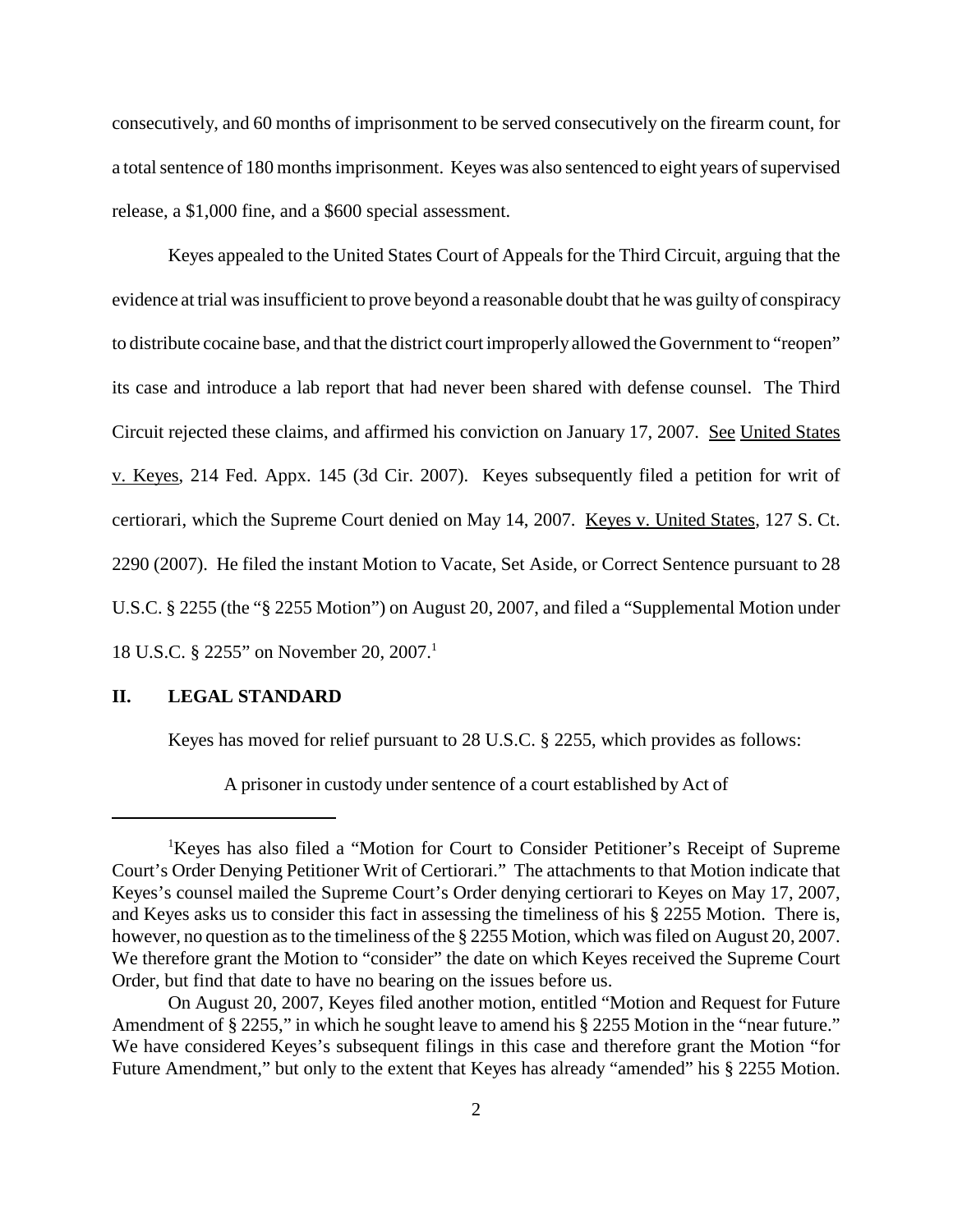Congress claiming the right to be released upon the ground that the sentence was imposed in violation of the Constitution or laws of the United States, or that the court was without jurisdiction to impose such sentence, or that the sentence was in excess of the maximum authorized by law, or is otherwise subject to collateral attack, may move the court which imposed the sentence to vacate, set aside or correct the sentence.

28 U.S.C. § 2255(a). "Section 2255 does not provide habeas petitioners with a panacea for all alleged trial or sentencing errors." United States v. Rishell, Civ. A. Nos. 97-294-1, 01-486, 2002 WL 4638, at \*1 (E.D. Pa. Dec. 21, 2001). In order to prevail on a Section 2255 motion, the movant's claimed errors of law must be constitutional, jurisdictional, "a fundamental defect which inherently results in a complete miscarriage of justice," or "an omission inconsistent with the rudimentary demands of fair procedure." Hill v. United States, 368 U.S. 424, 428 (1962).

## **III. DISCUSSION**

Keyes asserts two grounds for habeas relief. He first argues that he was denied due process with regard to Counts 10 and 11, because he was convicted of those counts even though the jury found that the Government had not proven that he possessed in excess of five grams of cocaine base. Second, he contends that his counsel, who represented him both at trial and on appeal, was ineffective in failing to argue that the evidence did not support his conviction for Count 4, possession of a firearm in connection with a drug trafficking offense. 2

 $2$ Keyes's § 2255 Motion and Supplemental Motion also asserted that his trial counsel was ineffective for (1) failing to challenge the sufficiency of evidence introduced to prove the threshold amount of drugs charged in the conspiracy count, and (2) failing to poll the jury as to drug quantity. However, Keyes conceded in his Reply Brief that the evidence identified by the Government in its responsive memorandum was sufficient to prove the threshold amount of drugs charged in the conspiracy count and further conceded that the jury was, in fact, polled as to drug quantity. He therefore withdrew these two grounds for relief.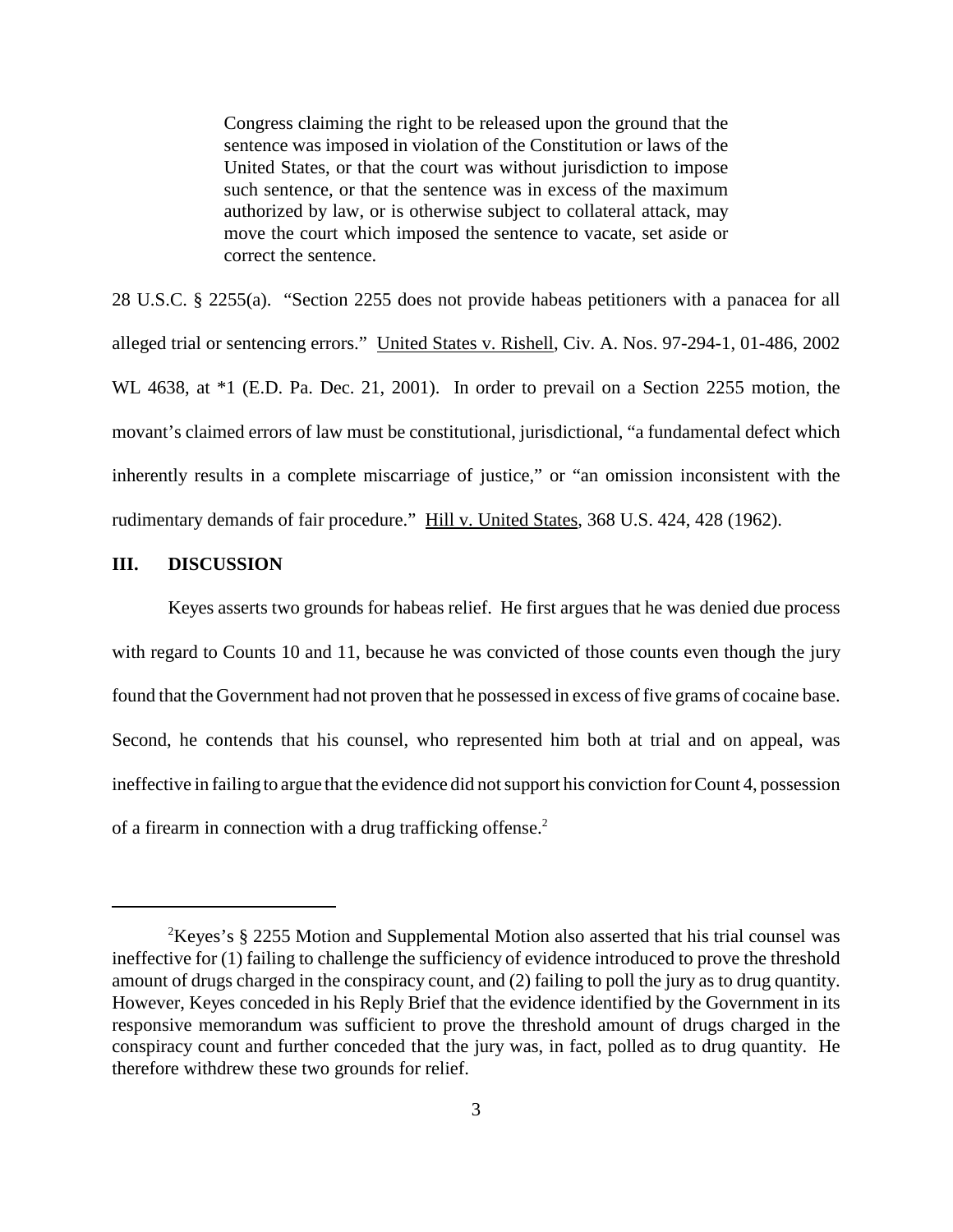## A. Denial of Due Process

Count 10 of the Superseding Indictment charged that, on April 29, 2003, Keyes possessed with the intent to distribute in excess of five grams, that is approximately 8 grams, of cocaine base. Count 11 of the Superseding Indictment charged Keyes with that same conduct occurring within 1,000 feet of a school in violation of 21 U.S.C. §§ 841(a)(1) and (b)(1)(B). At trial, the Court charged the jury in relevant part as follows:

> . . . In order to prove a Defendant guilty of the offense of possession of a controlled substance with the intent to distribute it, you must find that the Government has proven the following three elements beyond a reasonable doubt with respect to such a Defendant. First, that the Defendant possessed a controlled substance on or about the dates indicated in the Indictment . . . . And secondly, that the Defendant possessed a controlled substance with the intent to distribute it. And thirdly, that the Defendant acted knowingly or intentionally.

> . . . Now in addition, a number of the Defendants are charged with possession of a controlled substance with the intent to distribute that substance within a 1000 feet of a school . . . .

> In order to prove the Defendant guilty of this offense the Government must prove the following four elements beyond a reasonable doubt. The first three elements are identical to the elements I just gave you for possession of a controlled substance with the intent to distribute, that is they must prove beyond a reasonable doubt that a Defendant possessed a controlled substance on or about the dates indicated in the Indictment. Secondly, that the Defendant possessed the controlled substance with the intent to distribute it. And thirdly, that the Defendant acted knowingly and intentionally in doing those things. The fourth element that the Government must prove beyond a reasonable doubt is that the possession with the intent to distribute occurred within a 1000 feet of the real property comprising of public or private school . . . . Now as Isaid, those four elements must be proven beyond a reasonable doubt. . . . If you find a Defendant guilty of a drug offense charged in Count . . . 10 [or] 11 . . . , then you should also answer the question on the verdict sheet which asks . . . whether with regard to Counts . . . 10 [and] 11 . . . , whether or not it was 5 grams or more of crack cocaine. This must be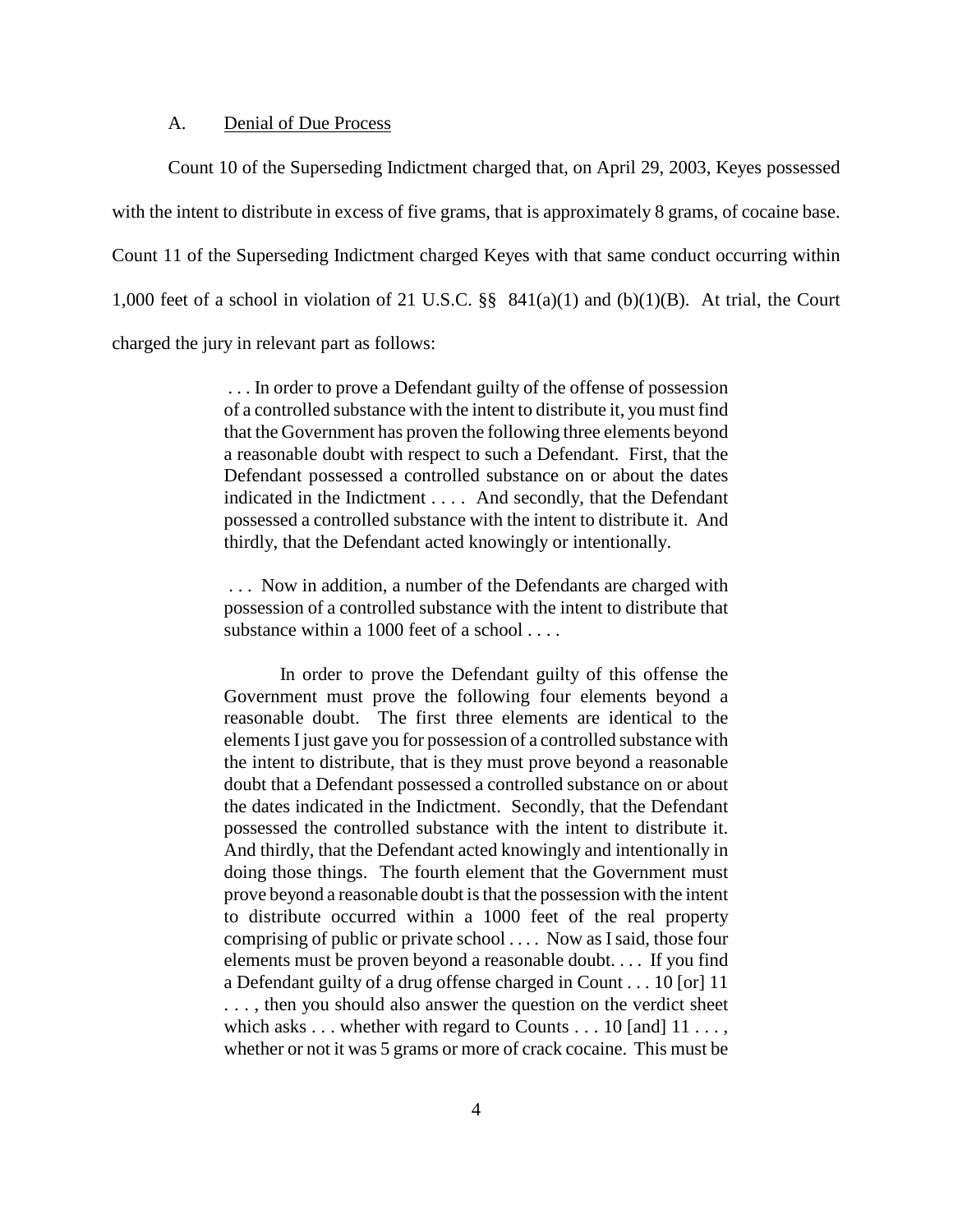proven beyond a reasonable doubt, and just as you must be unanimous in order to find a Defendant guilty of any of these offenses charged, you must also be unanimous in answering those questions.

(N.T. 2/13/04, at 4-333 to 4-339.) In its verdict, the jury found Keyes guilty of both Counts 10 and 11, but answered "no" to the questions of whether each offense involved distribution of 5 grams or more of crack cocaine. (See N.T. 2/14/04, at 5-37.)

Keyes contends that his convictions of Counts 10 and 11 violated his due process rights because the quantities of drugs possessed were elements of the offenses, and the jury did not find those quantities beyond a reasonable doubt. (See Movant's Reply Br. at 3-6 (citing Apprendi v. New Jersey, 530 U.S. 466 (2000); <u>United State v. Vasquez</u>, 271 F.3d 93 (3d Cir. 2003)).<sup>3</sup> A defendant cannot raise in a § 2255 motion a constitutional issue that he could have raised on direct appeal, but did not, unless he shows good cause for, and actual prejudice from, his failure to raise the claim on appeal, or demonstrates that he is "actually innocent" of a crime charged. Massaro v. United States, 538 U.S. 500, 504 (2003); United States v. Jenkins, 333 F.3d 151, 155 (3d Cir. 2003); United States v. Garth, 188 F.3d 99, 106 (3d Cir. 1999). "The procedural-default rule is neither a statutory nor a constitutional requirement, but it is a doctrine adhered to by the courts to conserve judicial resources and to respect the law's important interest in the finality of judgments." Massaro, 538 U.S. at 504; see also United States v. Addonizio, 442 U.S. 178, 184 (1979) ("When Congress enacted § 2255 in

 ${}^{3}$ Keyes did not raise this specific issue in his § 2255 Motion or Supplemental motion, raising it instead for the first time in his reply brief. A reply brief is intended only to provide an opportunity to respond to the arguments raised in the response brief and is not ordinarily a forum to raise new issues. See United States v. Medeiros, 710 F. Supp. 106, 110 (M.D. Pa.1989) ("It is improper for a party to present a new argument in [a] reply brief."), aff'd 884 F.2d 75 (3d Cir.1989). Nevertheless, in light of the fact that Keyes is proceeding *pro se*, we will consider this newly-raised issue and explain why we find it to be meritless.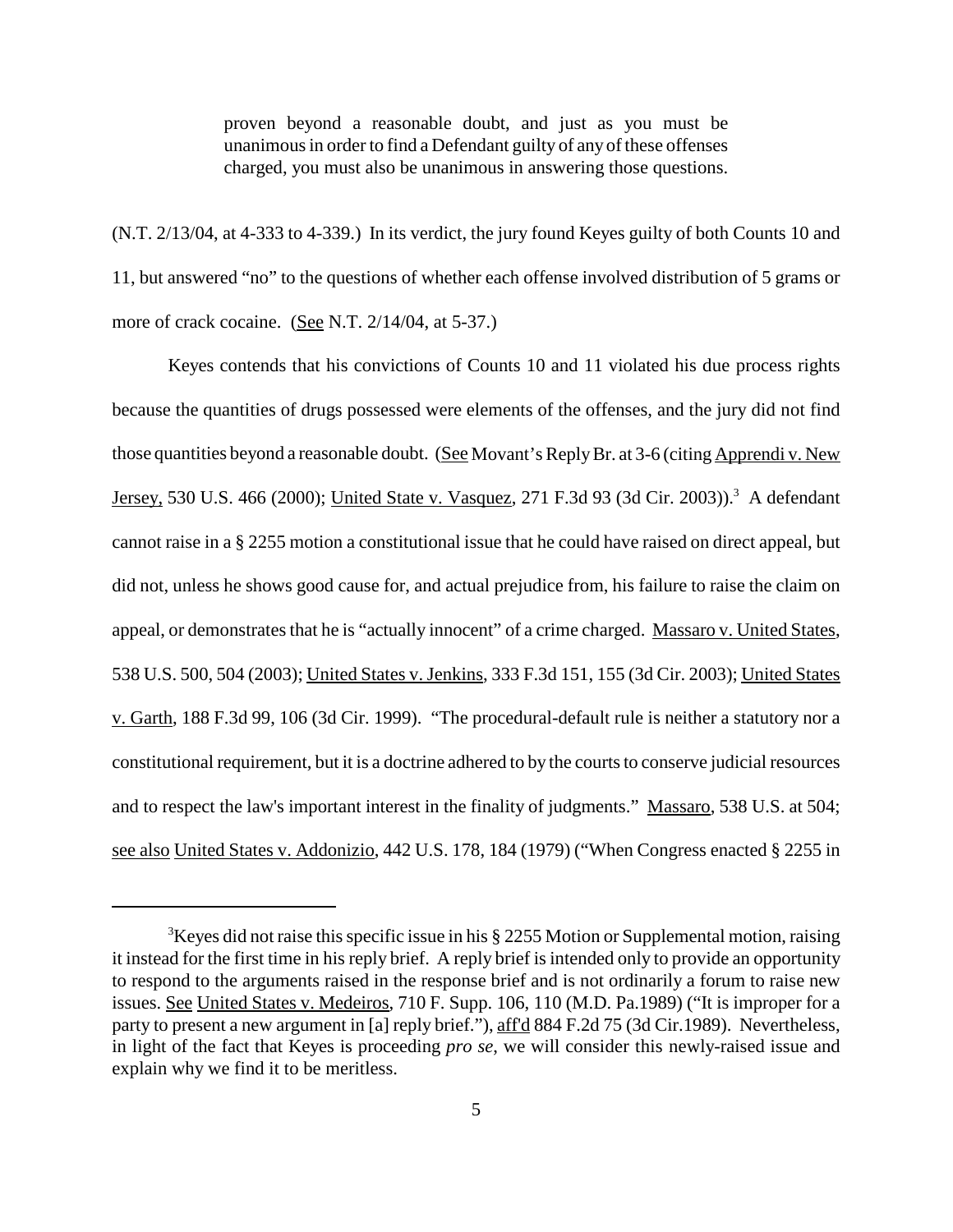1948, it simplified the procedure for making a collateral attack on a final judgment entered in a federal criminal case, but it did not purport to modify the basic distinction between direct review and collateral review. It has, of course, long been settled law that an error that may justify reversal on direct appeal will not necessarily support a collateral attack on a final judgment.")

Keyes does not attempt to demonstrate that he is "actually innocent" of the crimes charged, arguing only that his conviction was procedurally improper given the jury'sfindings. See Garth, 188 F.3d at 107 ("[I]n habeas jurisprudence, 'actual innocence means factual innocence, not mere legal insufficiency.'" (quoting Bousley v. United States, 523 U.S. 614, 623 (1998))). He also makes no assertion of good cause in failing to raise his due process claim at trial or on direct appeal. Finally, he has not, and cannot, establish prejudice.

Prejudice means that the alleged error worked to a defendant's "actual and substantial disadvantage." United States v. Frady, 456 U.S. 152, 170 (1982). Here, there was no error, much less one that worked to Keyes's disadvantage. As set forth above, the Court not only charged the jury regarding the crime of possession with intent to distribute five grams or more of a mixture or substance containing cocaine base in violation of 21 U.S.C. § 841(b)(1)(iii), but also charged it regarding the lesser included offense of possession with intent to distribute an unspecified quantity of a mixture or substance containing cocaine base under 21 U.S.C. § 841(a)(1). See United States v. Lacy, 446 F.3d 448, 455 (3d Cir. 2006) (stating that possession with intent to distribute an unspecified quantity of cocaine base is a lesser included offense of possession with intent to distribute five grams or more of cocaine base). While the jury did not find that Keyes possessed with the intent to distribute more than five grams of cocaine base, it nevertheless found him guilty of possessing with the intent to distribute an unspecified quantity of cocaine base in violation of 21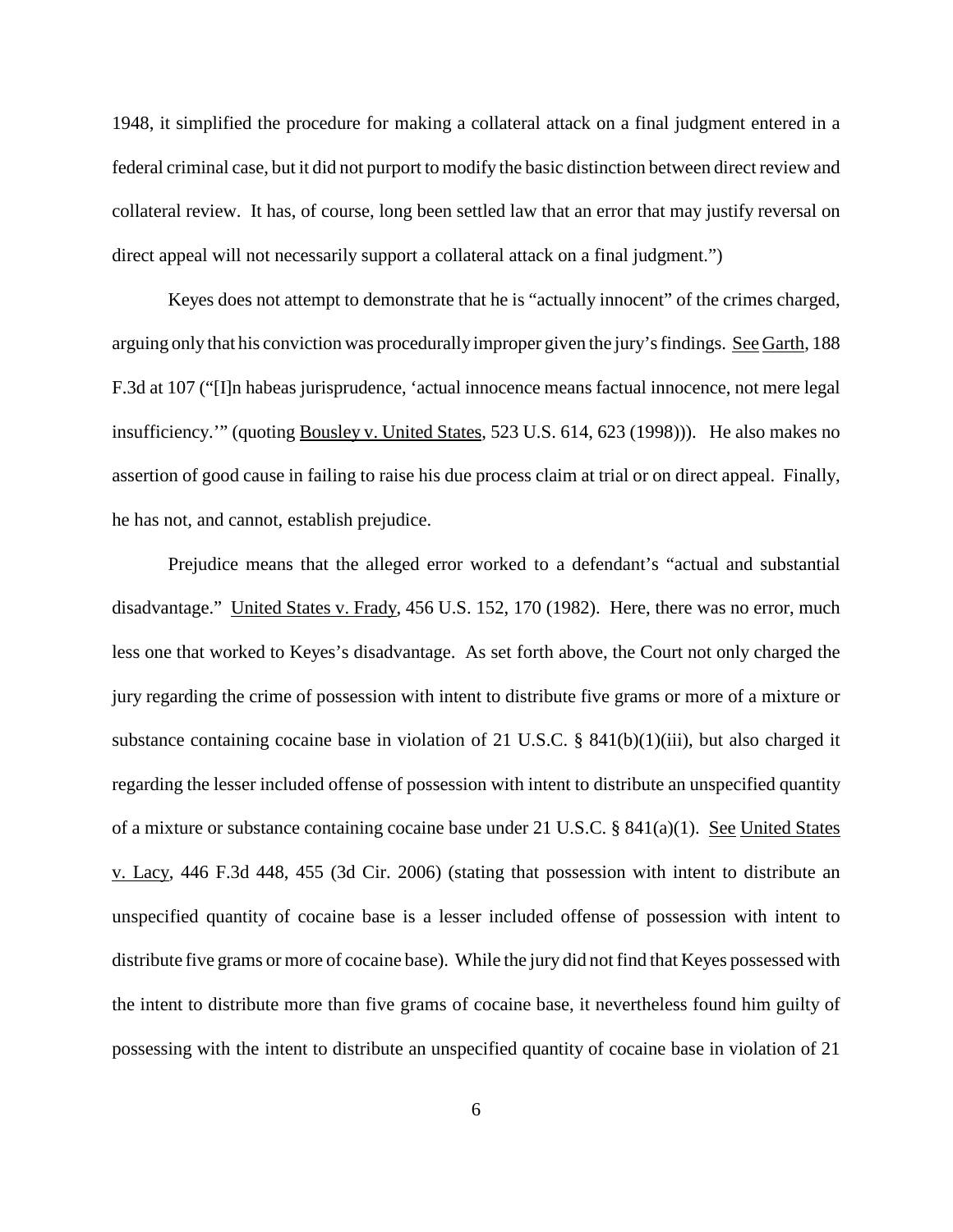U.S.C. § 841(a)(1). Thus, while Keyes correctly points out that the jury did not find the specific quantity of cocaine base he was charged with possessing in the indictment, this fact does not affect his conviction of violating 21 U.S.C. § 841(a)(1), for which drug quantity is not a specific element. See, e.g., Lacy, 446 F.3d at 454 (noting that the elements of the crime set forth in § 841(a)(1) are "(1) knowing or intentional (2) possession (3) with intent to distribute (4) a controlled substance"). Keyes's § 2255 Motion is therefore denied with respect to this ground for relief.

### B. Ineffective Assistance of Counsel

Keyes's second habeas claim is that his counsel was ineffective for failing to argue in a motion pursuant to Federal Rule of Criminal Procedure 29 or on direct appeal that the trial evidence did not support his conviction for possession of a firearm in connection with a drug trafficking offense. In Strickland v. Washington, 466 U.S. 668 (1984), the United States Supreme Court held that criminal defendants have a Sixth Amendment right to "reasonably effective" legal assistance. Id. at 687. To prove constitutionally inadequate representation, a criminal defendant must demonstrate both that (1) his attorney's performance was deficient, i.e., that the performance was unreasonable under prevailing professional standards, and (2) that he was prejudiced by the attorney's performance. Id. Prejudice is proven if "there is a reasonable probability that, but for counsel's unprofessional errors, the result of the proceeding would have been different." Id. at 694. "A reasonable probability is a probability sufficient to undermine confidence in the outcome." Id.

As stated above, Keyes contends that his counsel was ineffective in failing to argue in a Rule 29 motion or on direct appeal that the trial evidence was insufficient to establish that he had possessed a firearm in connection with a drug trafficking offense. A reviewing court will overturn a jury verdict based on insufficient evidence "'[o]nly when the record contains no evidence,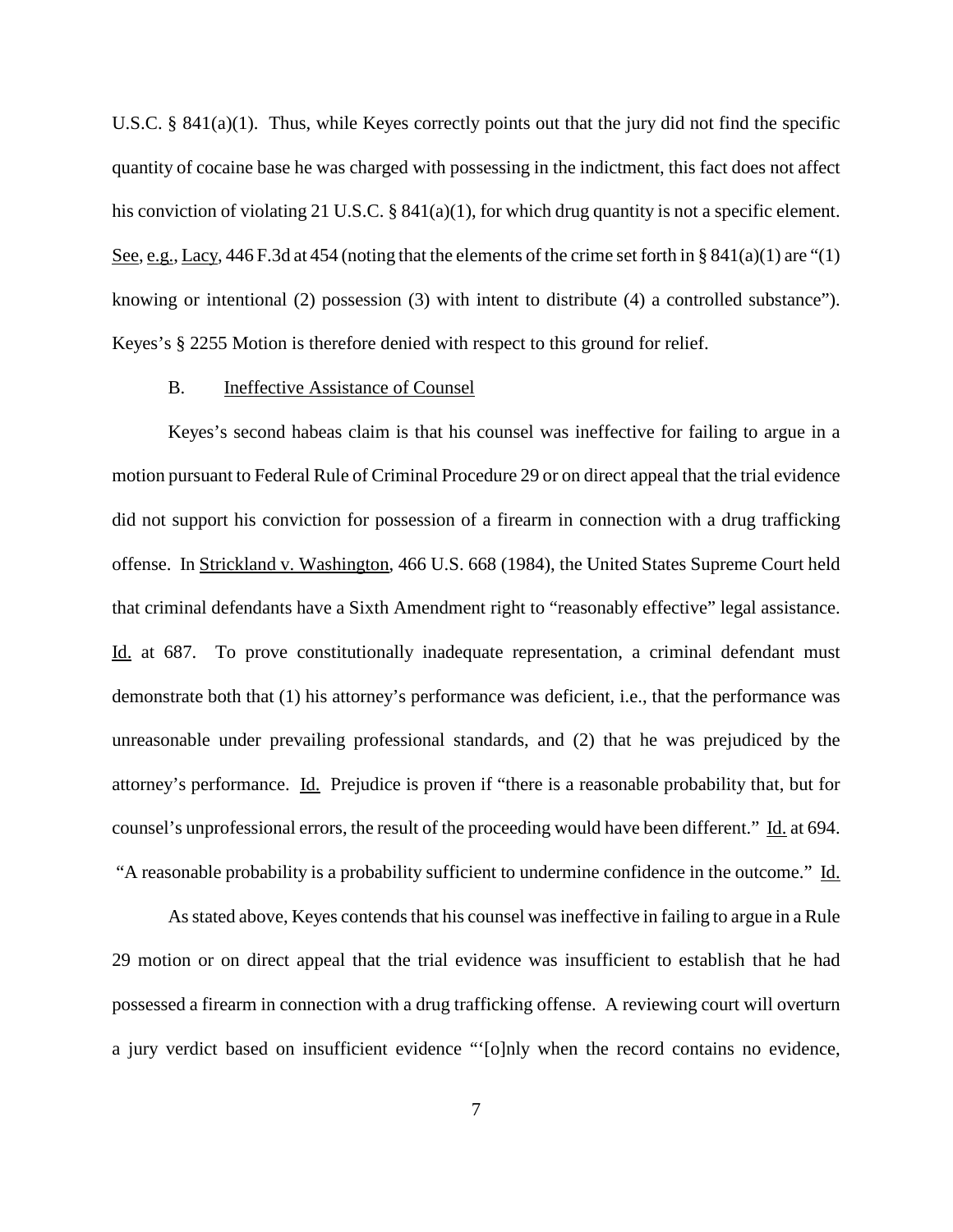regardless of how it is weighted, from which the jury could find guilt beyond a reasonable doubt . ..." United States v. Anderson, 108 F.3d 478, 481 (3d Cir.1997) (citation omitted); United States v. Voight, 89 F.3d 1050, 1080 (3d Cir. 1996) (stating that in considering a Rule 29 motion, the court will uphold the jury verdict so long as "'*any* rational trier of fact could have found the essential elements of the crime beyond a reasonable doubt'") (citation omitted).

In finding on direct appeal that there was sufficient evidence to support Keyes's conviction

of conspiracy to distribute crack cocaine, the Third Circuit described certain of the evidence against

Keyes as follows.

The government's theory in this case was that the members of the Tenth Street Gang conspired to maintain control over their area with guns, threatening and using violence, and wearing bullet-proof vests. The evidence showed that Miguel Acevedo-Hernandez and Manuel Perez controlled the drug trafficking in the area of 10th and Franklin Streets and dictated who was permitted to sell in that area.

We find that a trier of fact could have concluded beyond a reasonable doubt that Keyes was a part of [the] conspiracy because he was a seller for the drug network of distributor Acevedo-Hernandez. For example, Andrew Cruz testified that in approximately November 2002, he began delivering crack for Miguel Acevedo-Hernandez in the vicinity of 10th and Franklin Streets. Keyes App. IV 934-38. He further testified that he delivered crack from Miguel Acevedo-Hernandez to Keyes at 280 South 9th Street on two separate occasions. Keyes App. IV 936-37. Miguel Acevedo-Hernandez admitted supplying Cruz with drugs which Cruz distributed to sellers in the area, including Keyes. Keyes App. V 1040-42. He also stated that the drug business waslimited to certain approved dealers and that if someone else tried to sell in the neighborhood, "they would have problems." Keyes App. V 1053. Among the people permitted to sell in the area were Keyes, Goodrich, Mustafa Sheriff, and Castillo-Bienviedo. Keyes App. V 1055.

In addition, on two occasions, Reading police discovered Keyes wearing a bulletproof vest in houses where drug deals occurred. Officer Edwin Santiago testified that on February 18, 2003, he found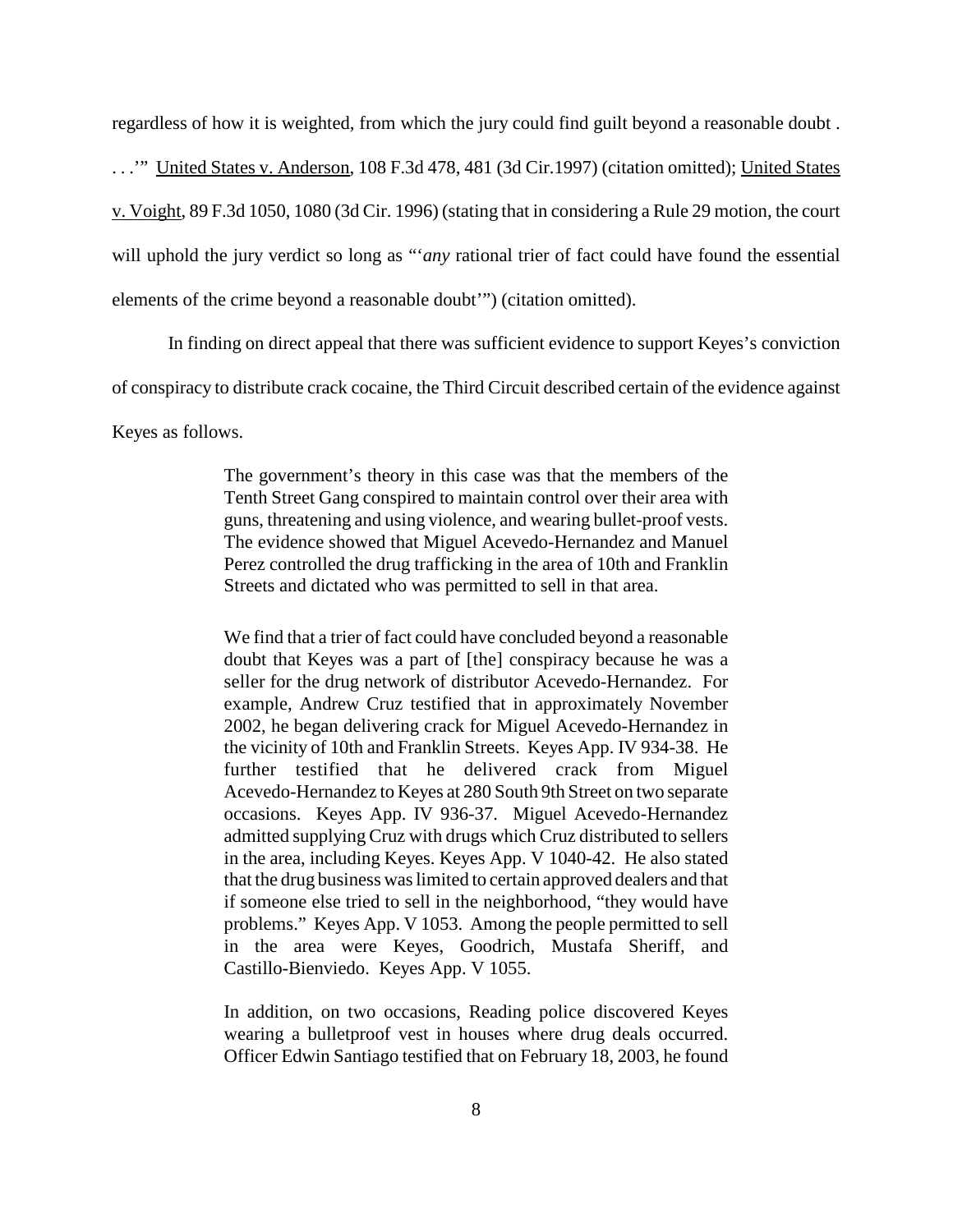Keyes sitting next to a firearm at 280 South 9th Street, where police discovered crack cocaine. Keyes App. I 101-07. Officer Jose Colon confirmed Officer Santiago's testimony, and reported that Keyes was wearing a bulletproof vest at the time of the search. Keyes App. I 130-31. Officer Edward Heim testified that on April 29, 2003, he and other officers served a search warrant at the first floor apartment of 37 South 9th Street. Inside the apartment the officers found Keyes, Goodrich, Wilfredo Ortiz, Lydia Carrera-Aponte, and a juvenile. Keyes App. II 385. The police recovered 73 packets of crack cocaine, three bulletproof vests, and \$340 from the room. Once again, Keyes was wearing a bulletproof vest. Keyes App. II 390.

#### 2007 Fed. Appx. 145, \*3-4.

In addition, the Government offered the following evidence against at trial. Officer Jose Colon, who supervised the search of 260 South 9th Street, testified that when he entered the premises, there were approximately ten people inside, including Keyes. (N.T. 2/10/04, at 1-69, 1- 77.) The first floor was "completely open . . . like a studio," with no divisions between the kitchen and the living room. (Id. at 1-70.) In the search, police seized 23.98 grams of cocaine from various locations on the first floor, including some in plain view on the living room floor and some secreted in the living room's drop ceiling. (Id. at 1-70 to 1-76; id. at 1-76 (eight bags of suspected cocaine were "just laying on the floor, throughout the floor there -- the carpet . . . .").) They also seized a Browning shotgun from under a third floor mattress (id. at 1-77 to 1-78), a Smith and Wesson, model CS9, 9mm, semi-automatic handgun, from under a chair in the living room (id. at 1-78 to 79), and a Hi-Point, model C9, 9mm, semi-automatic handgun, with an obliterated serial number, from under the couch. (Id. at 1-80 to 1-81.) An Intratac, .22 caliber, semi-automatic handgun, with an obliterated serial number, was "laying on the top" of the same couch, "where you sit." (Id. at 1-79 to 1-80.) Officer Edwin Santiago testified that when he entered the house, Keyes was sitting on the sofa "right next to" the Intratac handgun, so that the gun was "within arm's reach." (Id. at 1-47; see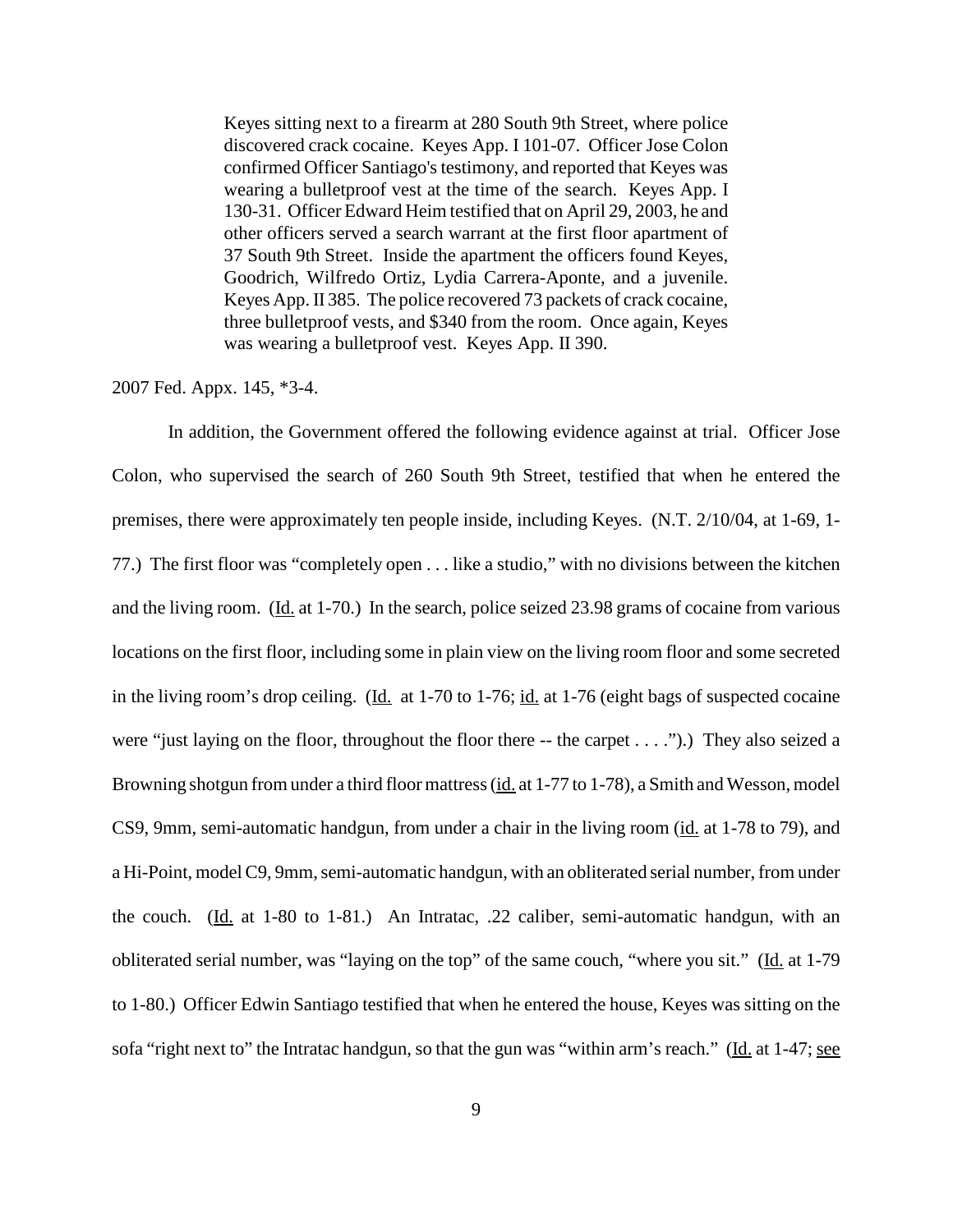also id. at 1-52 (identifying Intratac pistol as the "gun that Mr. Keyes was sitting next to").) Keyes was also wearing a bulletproof vest. (Id. at 1-77.)

Keyes maintains that there was insufficient evidence to show that he possessed any of the four firearms at issue and that counsel was ineffective for failing to argue as such. Constructive possession, which is sufficient to satisfy the possession requirement, requires only that a person "knowingly has both the power and the intention at a given time to exercise dominion or control over a thing, either directly or through another person or persons." United States v. Iafelice, 978 F.2d 92, 96 (3d Cir. 1992) (quotation omitted). Here, a reasonable jury could certainly conclude, based on the above evidence, that Keyes had the power to exercise dominion and control over the firearms at issue, three of which were in the room with him, and one of which was right next to him on the sofa. A reasonable jury could also find that he intended to exercise dominion or control over those weapons given their proximity to him and the fact that he was wearing a bullet proof vest.

Keyes also argues that, even if possession were established, the evidence was insufficient to establish that the possession was in furtherance of a drug trafficking offense. To support a conviction under § 924(c), the Government is required to prove more than the "'mere presence' of a gun." United States v. Sparrow, 371 F.3d 851, 853 (3d Cir. 2004). It must produce evidence demonstrating that "'possession of the firearm advanced or helped forward a drug trafficking crime." Id. (quoting United States v. Lomax, 293 F.3d 701, 705 (4th Cir. 2002) (additional citations omitted). The Third Circuit explained that the following "nonexclusive factors" are relevant to this determination:

> the type of drug activity that is being conducted, accessibility of the firearm, the type of the weapon, whether the weapon is stolen, the status of the possession (legitimate or illegal), whether the gun is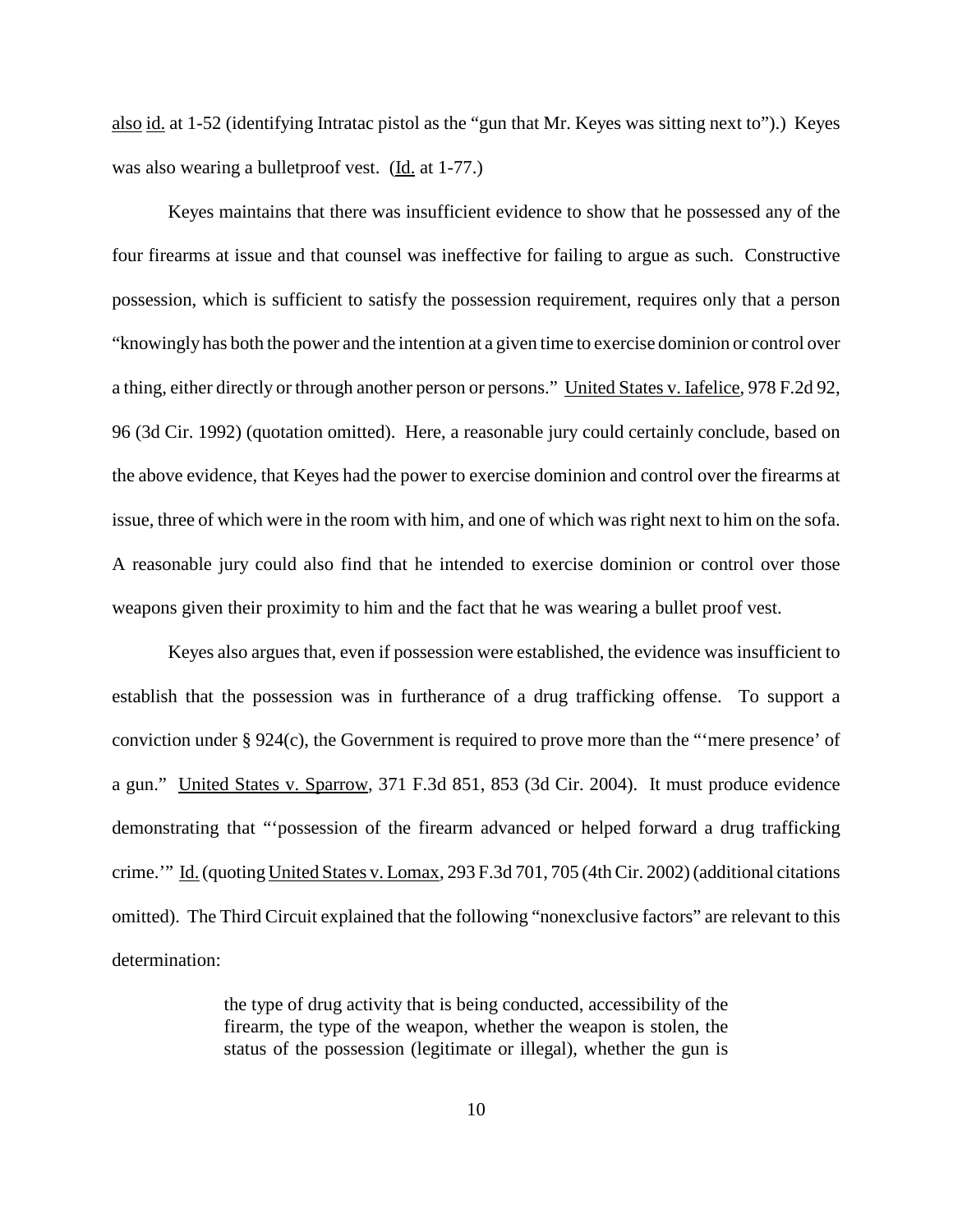loaded, proximity to drugs or drug profits, and the time and circumstances under which the gun is found.

#### Id. (quoting United States v. Ceballos-Torres, 218 F.3d 409, 414-15 (5th Cir. 2000)).

In the instant case, consideration of these factors and others clearly support the jury's finding that Keyes's possession of the above firearms was "to advance or promote criminal activity." As explained above, the evidence at trial was that Keyes was sitting on a couch at 260 South 9th Street, "next to" a gun, which was in "arm's reach." Moreover, that gun and one other in the house had obliterated serial numbers. There was also evidence that, in the same room in which Keyes was seated, there were bags of crack cocaine scattered on the rug as well as behind the couch and in the drop ceiling. (N.T. 2/10/04, at 1-75 to 1-76.) In addition, Officer Santiago testified that earlier on the day of the search of 260 South 9th Street, he made an undercover purchase of drugs from individuals at the premises. (Id. at 1-44 to 1-46.) Miguel Acevedo-Hernandez also testified that he had delivered crack cocaine to Keyes at 280 South 9th Street, that he had seen Keyes with a gun, and that it was standard practice for Keyes and others to carry guns. (N.T. 2/13/04, at 4-38 to 4-39, 4-52 to 4-53.) Indeed, there was evidence that two of Keyes's co-defendants had pistol whipped an individual who was selling drugs without the approval of the criminal organization of which Keyes was a part. (N.T. 2/12/04, at 3-103 to 3-105.)

Viewing the above evidence in the light most favorable to the Government, we conclude that a rational jury could have found beyond a reasonable doubt that Keyes both possessed a firearm and possessed it in furtherance of a drug trafficking offense. <sup>4</sup> Accordingly, Keyes cannot show that but

<sup>&</sup>lt;sup>4</sup>Keyes complains that there were others in the house who were not charged with possession of a firearm, and asserts that he plainly was not in possession of any firearm, because he was not arrested at the time of the search. However, that others had access to a firearm does not defeat Keyes's own constructive possession, see Garth, 188 F.3d at 113 ("the fact that others also had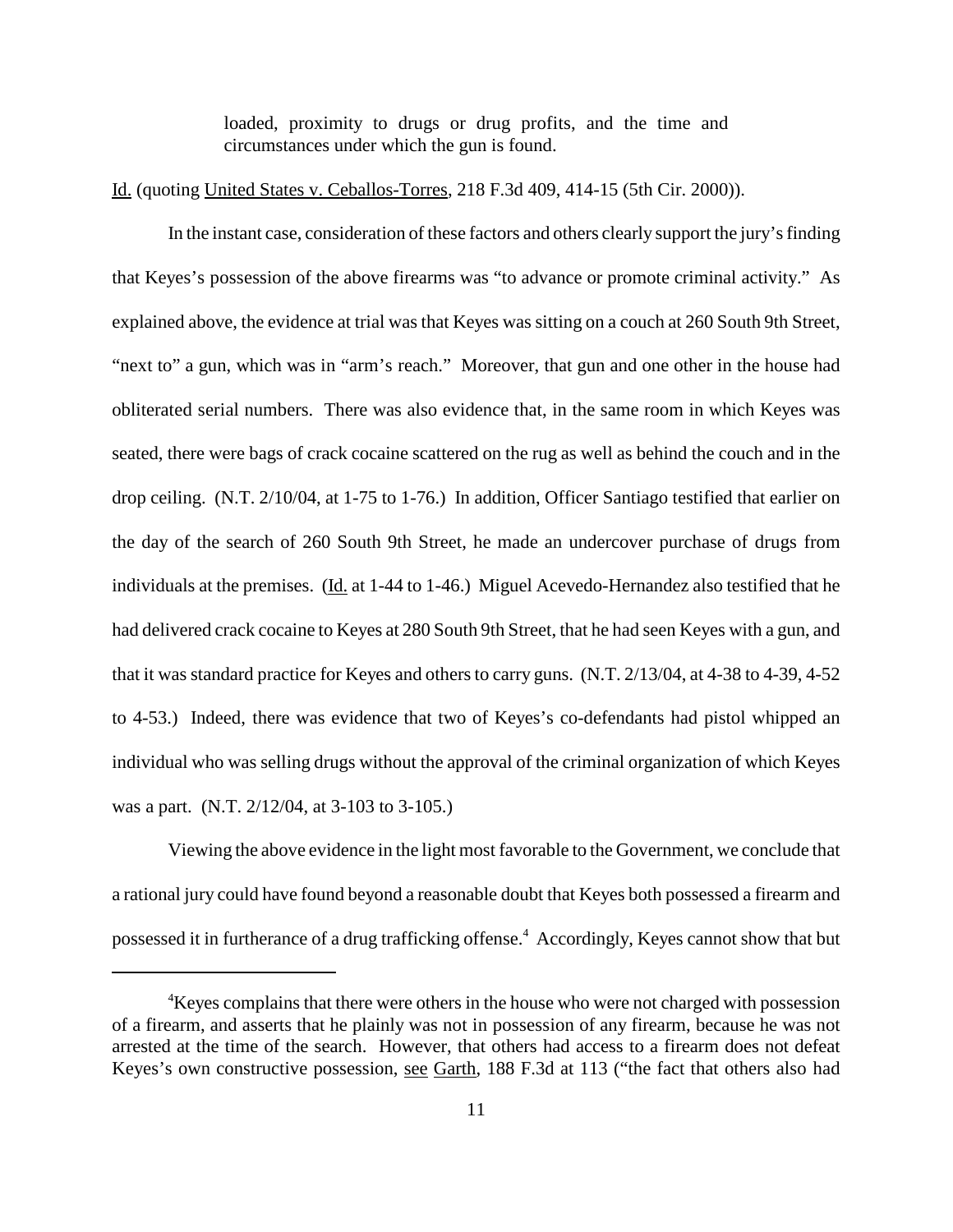for counsel's failure to raise the issue of sufficiency of the evidence as to the firearm charge, his conviction on that charge would not have survived post-trial motions and/or his direct appeal. Consequently, we find that counsel was not ineffective for failing to challenge the evidence in support of Keyes's conviction for Count 4, and Keyes's Motion is denied with respect to this ground for relief.

An appropriate Order follows.

access to the black bag is not the basis for finding that [defendant] did not constructively possess the bag"), and Keyes plainly cannot avoid his own conviction by arguing that others should have been charged and convicted of a firearm offense as well. Finally, he cites no authority in support of his apparent premise that an individual must be arrested at the time of his firearm possession in order to be charged with the offense, and we find this argument to have no merit.